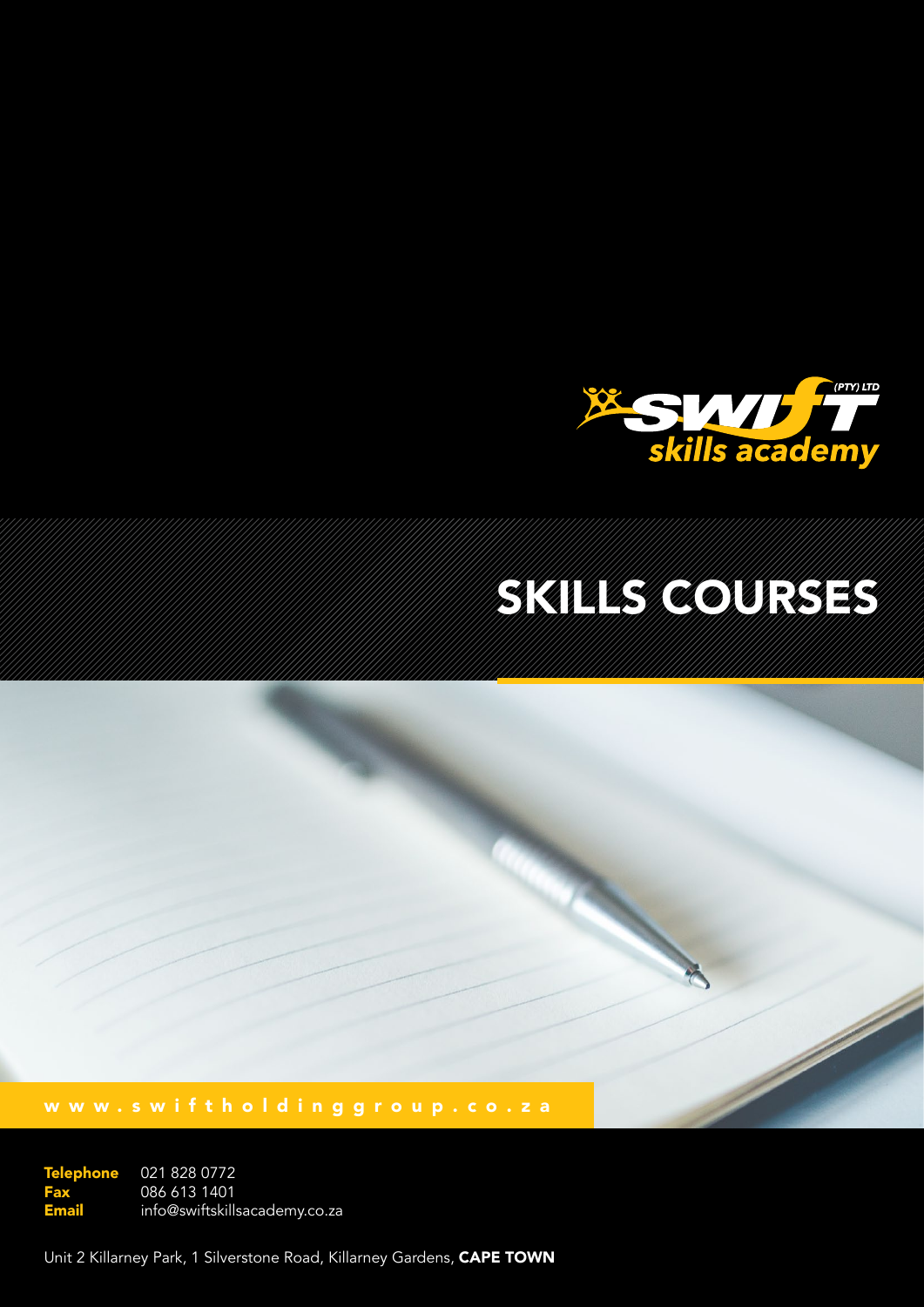### **SKILLS COURSES** *SKILLS* **COURSES**



# Fill in your Soft Skills Gap

The soft skills courses offered will confidently compliment your technical skills and therefore help your business exploit its technical expertise to maxi-mum benefit.

These acquired skills fill the gap where you need to retain clientele after attracting them, or prevent high staff turnover of incompetent employees. In addition, you develop leadership skills that will separate leaders from bosses.

You will reap the benefits of soft skills training and comprehend the subtle art of management, be it youself or others.

### **Communication Training**

Verbal communication skills are essential in a business environment both formally and informally. Whether in a meeting, addressing a colleague or making a presentation, this course provides you with the skills to home in on issues, organise ideas, reduce preparation and response time and handle awkward questions.

This practical course will dramatically improve your oral communication skills, enabling you to get your point across concisely, persuasively and memorably. This course contains group activities, one to one exercises, scenarios and role play.

### Business Writing Business Skills

The programme is designed to provide learners with the ability to follow a process in writing texts required in business.

It is intended to promote clear and explicit communication in plain language and to improve the quality of written letters and other texts that are specific to a business environment.

This business writing course will enable learners to recognise and effectively apply modern textual conventions.

Through our Business Acumen workshop your participants will improve their judgement skills.

Business Acumen is all about seeing the big picture and recognizing that all decisions, no matter how small, can have an effect on the bottom line. Your participants will increase their financial literacy and improve their business sense.

This will give your participants an advantage everyone wishes they had. The workshop will help participants to recognize learning events, manage risks better, and increase their critical thinking. Business Acumen has the ability to influence your whole organization, and provide that extra advantage that will lead to success.

### Learning **Strategies**

The aim of this program is to assist qualifying candidates to develop learning strategies and techniques to assist them with managing their own learning.

The program will enable candidates to develop an understanding of the types of learning resources, learning and assessment methods and techniques available.

It will help them identify, evaluate and apply methods specific to their needs.

### **Conflict Management** Skills

The programme is designed to identify and manage the resolution of personal conflict between individuals or teams.

The main focus is on the workplace, although the same principles can be used elsewhere.

Business teams and leaders are equipped with a range of skills and strategies which will help them to manage and resolve the inevitable conflicts which are part of any business process.

### Improve your job effectiveness